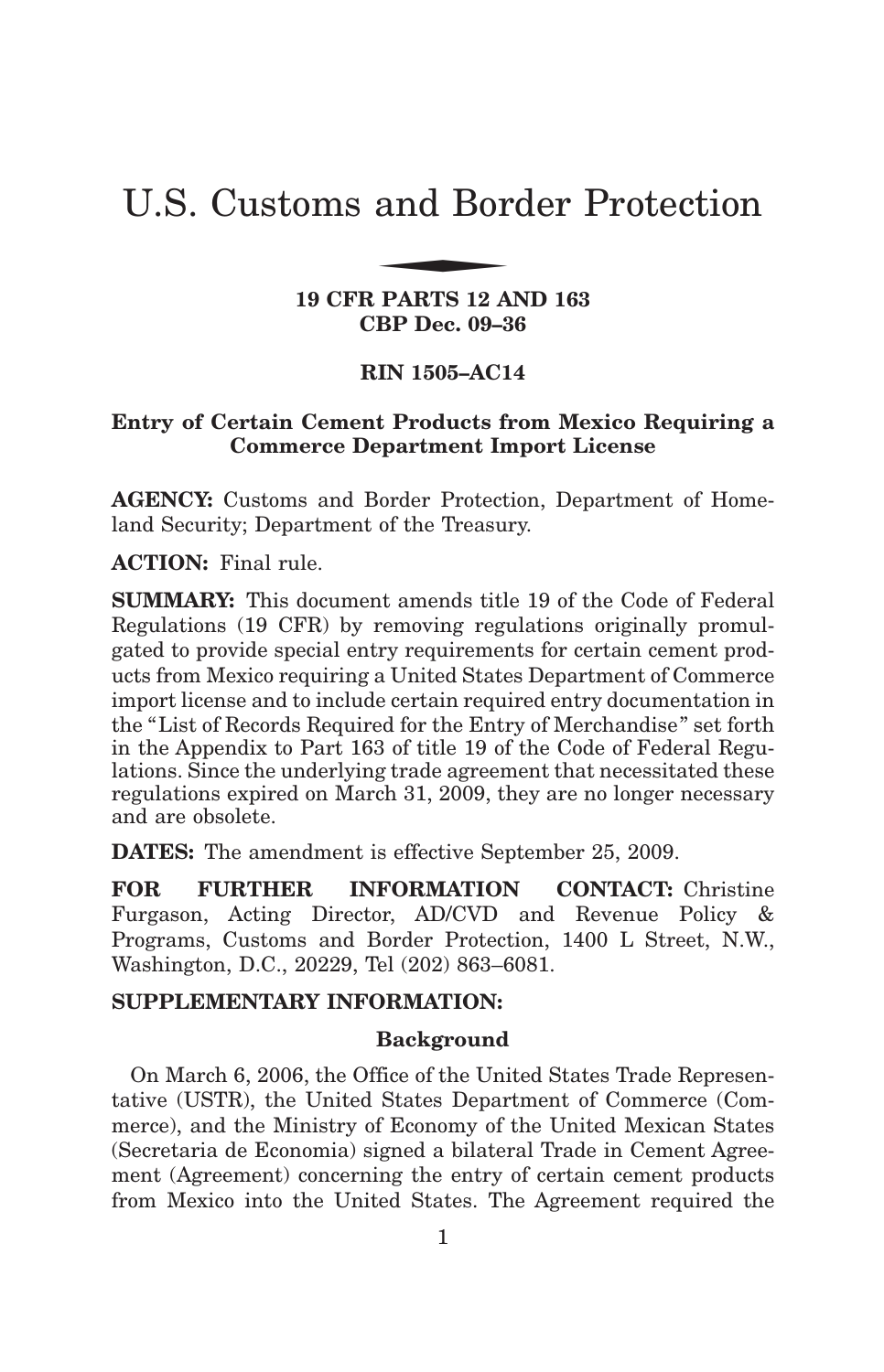creation of an Export Licensing Program by Mexico and an Import Licensing Program by Commerce to enforce certain quantitative restrictions contained in the Agreement. The Agreement included a provision for its termination on March 31, 2009. A copy of the Agreement is available on the Commerce website: http:// www.ia.ita.doc.gov/download/mexico-cement/cement-finalagreement.pdf.

To implement the Agreement, the International Trade Administration of the Department of Commerce (ITA) published a final rule in the **Federal Register** (72 FR 10006) on March 6, 2007, prescribing the cement licensing and import monitoring program regulations promulgated at 19 CFR 361.101 – 361.105.

On March 6, 2007, Customs and Border Protection (CBP) published a corollary final rule in the **Federal Register** (72 FR 10004) that promulgated special requirements for the entry into the U.S. of certain cement products from Mexico requiring a U.S. Department of Commerce import license, at new 19 CFR 12.155. The "List of Records Required for the Entry of Merchandise " set forth in the Appendix to Part 163 was also amended by that document to reflect the entry document requirements mandated by the Agreement.

As the Agreement expired on March 31, 2009, § 12.155 and the references to Mexican Cement export and import licenses in the Appendix to Part 163 are now unnecessary and obsolete, and, accordingly they are removed from the regulations.

# **Inapplicability of Prior Public Notice and Comment Procedures and Delayed Effective Date**

Because this amendment merely removes obsolete regulations from title 19 of the CFR, CBP has determined, pursuant to the provisions of 5 U.S.C. 553(b)(B), that prior public notice and comment procedures on this regulation are unnecessary and contrary to public interest. For the same reason, pursuant to the provisions of 5 U.S.C. 553(d)(3), there is good cause for dispensing with a delayed effective date.

# **The Regulatory Flexibility Act**

This document is not subject to the notice and public procedure requirements of 5 U.S.C. 553, and thus is not subject to the provisions of the Regulatory Flexibility Act (5 U.S.C. 601 *et seq*.).

# **Executive Order 12866**

These amendments do not meet the criteria for a "significant regulatory action" as specified in Executive Order 12866.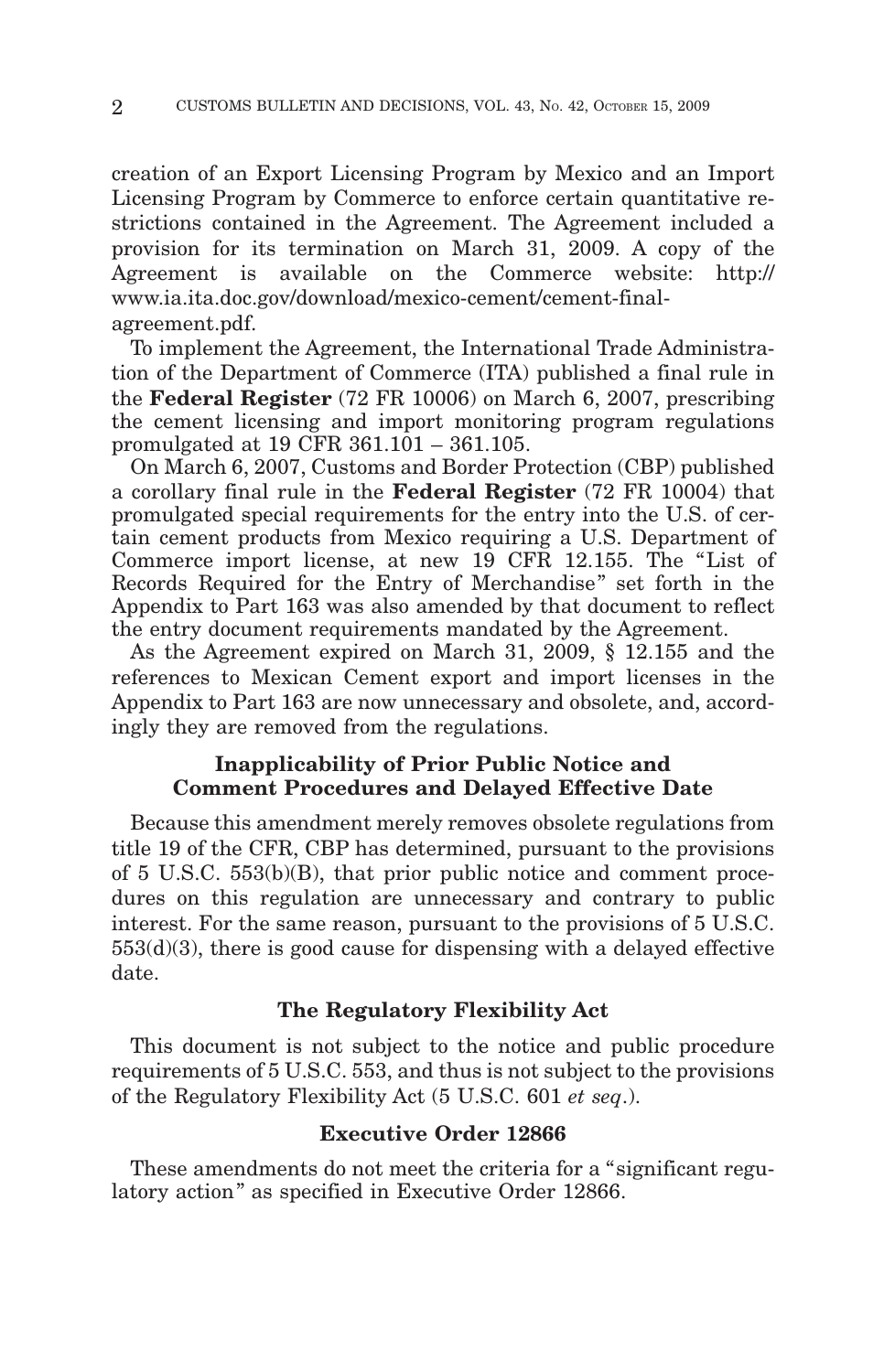## **Signing Authority**

This document is being issued in accordance with  $19 \text{ CFR } 0.1(a)(1)$ .

#### **List of Subjects**

#### **19 CFR PART 12**

Customs duties and inspection, Entry of merchandise, Imports, Licensing, Mexico, Reporting and recordkeeping requirements, Trade agreements.

# **19 CFR PART 163**

Administrative practice and procedure, Customs duties and inspection, Exports, Imports, Reporting and recordkeeping requirements.

#### **Amendment to the Regulations**

For the reasons stated above, parts 12 and 163 of title 19 of the Code of Federal Regulations (19 CFR parts 12 and 163) are amended as set forth below.

#### **Part 12 — Special Classes of Merchandise**

1. The general authority citation for part 12 continues to read as follows:

**AUTHORITY:** 5 U.S.C. 301; 19 U.S.C. 66, 1202 (General Note 3(i), Harmonized Tariff Schedule of the United States (HTSUS)), 1624;

 $*$  \*

2. The center heading entitled "Mexican Cement Products " preceding § 12.155 is removed.

3. Section 12.155 is removed.

# **Part 163 — Recordkeeping**

4. The authority citation for part 163 continues to read as follows:

**AUTHORITY:** 5 U.S.C. 301; 19 U.S.C. 66, 1484, 1508, 1509, 1510, 1624.

5. In the Appendix to Part 163, the listing for § 12.155 under section IV is removed.

> JAYSON P. AHERN *Acting Commissioner Customs and Border Protection*

Dated: September 21, 2009

TIMOTHY E. SKUD

*Deputy Assistant Secretary of the Treasury*

[Published in the Federal Register, September 25, 2009 (74 FR 48852)]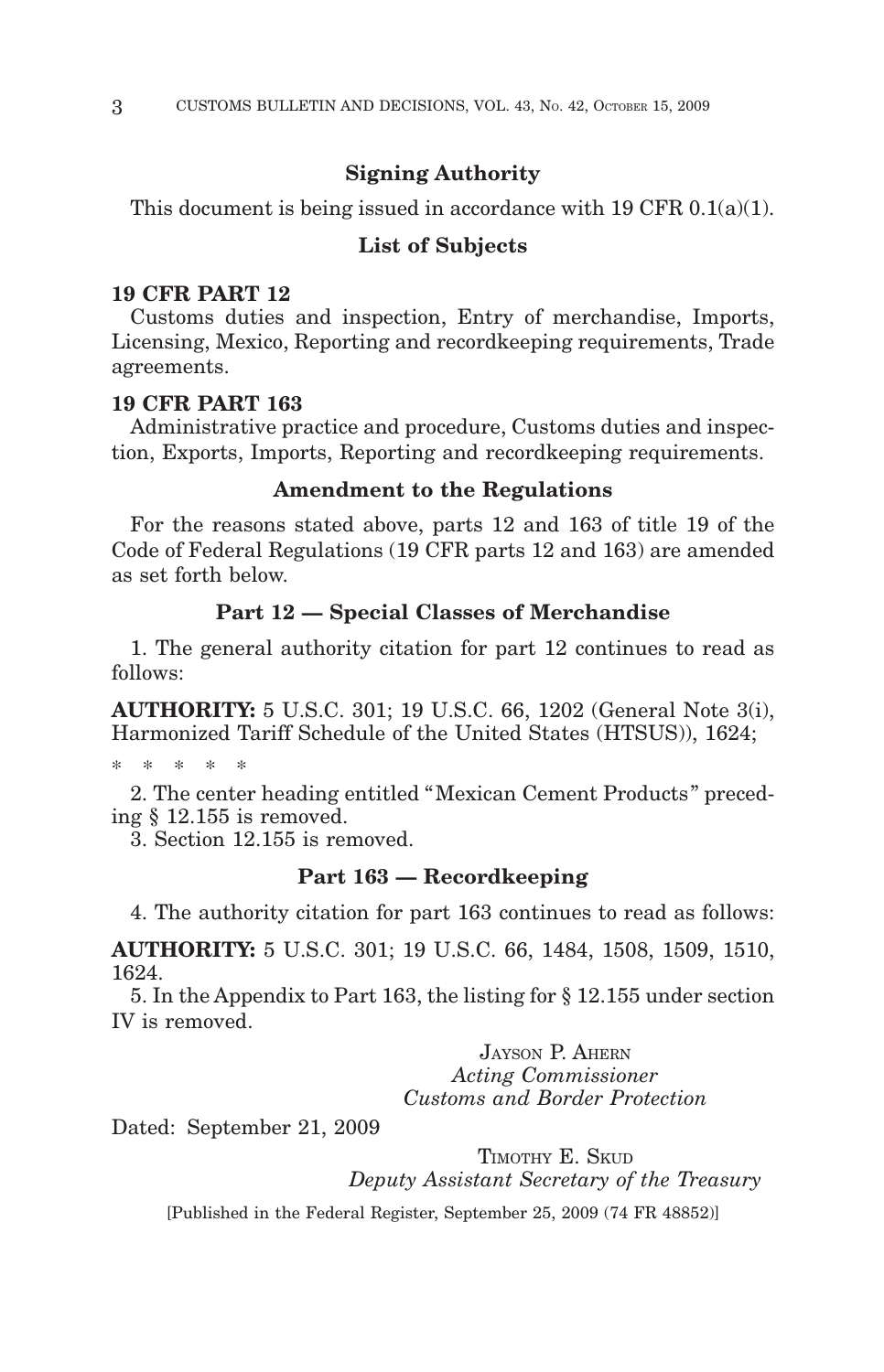# **DEPARTMENT OF THE TREASURY 19 CFR PART 148**

# **CBP Dec. 09–37**

# **RIN 1505 — AC16**

# **Increase in Certain Personal Duty Exemptions Extended to Returning U.S. Residents**

**AGENCY:** Customs and Border Protection, Department of Homeland Security; Department of the Treasury.

**ACTION:** Final rule.

**SUMMARY:** This document amends title 19 of the Code of Federal Regulations (CFR) by making technical corrections to those regulatory provisions within part 148 that set forth personal duty exemption amounts authorized by the Harmonized Tariff Schedule of the United States (HTSUS). These technical corrections are necessary to conform title 19 of the CFR to amendments to the HTSUS effected by section 381 of the Trade Act of 2002 and section 2004(d)(8)(A) and (B) of the Miscellaneous Trade and Technical Corrections Act of 2004, which increased personal duty exemption amounts.

**DATES:** The final rule is effective on September 25, 2009.

**FOR FURTHER INFORMATION CONTACT:** Bernarda Gilbert, Passenger Operations, Office of Field Operations, Customs and Border Protection, (202) 344–2269.

# **SUPPLEMENTARY INFORMATION:**

# **Background**

I. *Personal Duty Exemptions*

Generally, when an individual imports merchandise into the United States, the person must pay duty to Customs and Border Protection (CBP) on the goods. The amount of duty payable is determined by the merchandise's classification within the Harmonized Tariff Schedule of the United States (HTSUS).

Under prescribed circumstances, the Government permits an exemption from the payment of duty on certain articles imported by or for the account of any person arriving in the United States who is a returning resident of the United States, including American citizens who are residents of American Samoa, Guam, or the U.S. Virgin Islands. Subheadings 9804.00.65, 9804.00.70 and 9804.00.72, HT-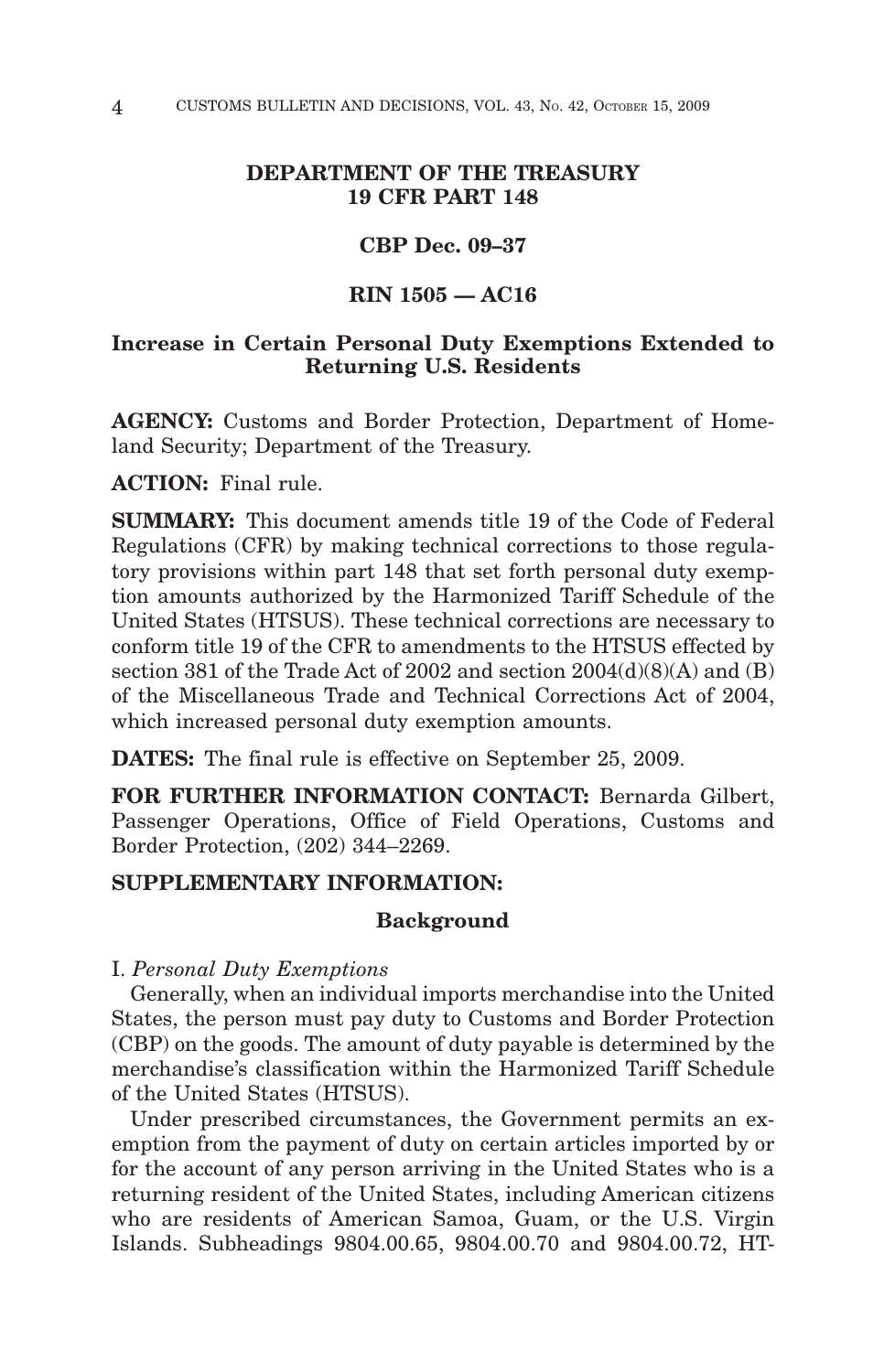SUS, with certain limitations and conditions, extend such duty exemptions to articles for personal or household use that are acquired abroad merely as an incident of the foreign journey. The duty exemptions (also known as personal exemptions) provided for in these tariff schedule subheadings specify the aggregate fair retail value of merchandise that a returning resident may bring back to the United States without having to pay duty.

It is noted that although the Commonwealth of the Northern Mariana Islands is not listed in these provisions, pursuant to section 603(c) of the Covenant to Establish a Commonwealth of the Northern Mariana Islands in Political Union with the United States of America, Public Law 94–241, 90 Stat. 263, 270, goods imported from the Commonwealth of the Northern Marianas are entitled to the same tariff treatment as imports from Guam and are therefore subject to the duty exemptions provided for under these subheadings.

#### II. *Statutory Amendments*

The Trade Act of 2002 (Public Law 107–210, 116 Stat. 933, 19 U.S.C. 3801) and the Miscellaneous Trade and Technical Corrections Act of 2004 (Public Law 108–429, 118 Stat. 2598) amended subheadings 9804.00.65, 9804.00.70, and 9804.00.72 of the HTSUS, in pertinent part, regarding the amounts of the duty exemptions, as well as the scope of those provisions. The amendments are as follows:

- Section 381, within Subtitle D of the Trade Act of 2002, amended subheading 9804.00.65, HTSUS, by increasing from \$400 to \$800 the duty exemption accorded articles for personal or household use accompanying returning U.S. residents.
- Section 2004(d)(8)(A) of the Miscellaneous Trade and Technical Corrections Act of 2004 (Public Law 108–429, 118 Stat. 2598) amended subheading 9804.00.70, HTSUS, by increasing the duty exemption accorded to articles for personal or household use, whether or not the articles accompany the returning resident, from \$1,200 to \$1,600 in the case of a direct or indirect arrival from American Samoa, Guam, or the Virgin Islands of the United States, not more than \$800 (increased from \$400) of which must have been acquired elsewhere than in such locations (including the Commonwealth of the Northern Mariana Islands, as explained above). The 2004 amendment to subheading 9804.00.70, HTSUS, removed the restriction that "up to \$600 " may have been acquired in one or more beneficiary countries.
- Section 2004(d)(8)(B) of the Miscellaneous Trade and Technical Corrections Act of 2004 amended subheading 9804.00.72, HT-SUS, by increasing the duty exemption accorded to articles for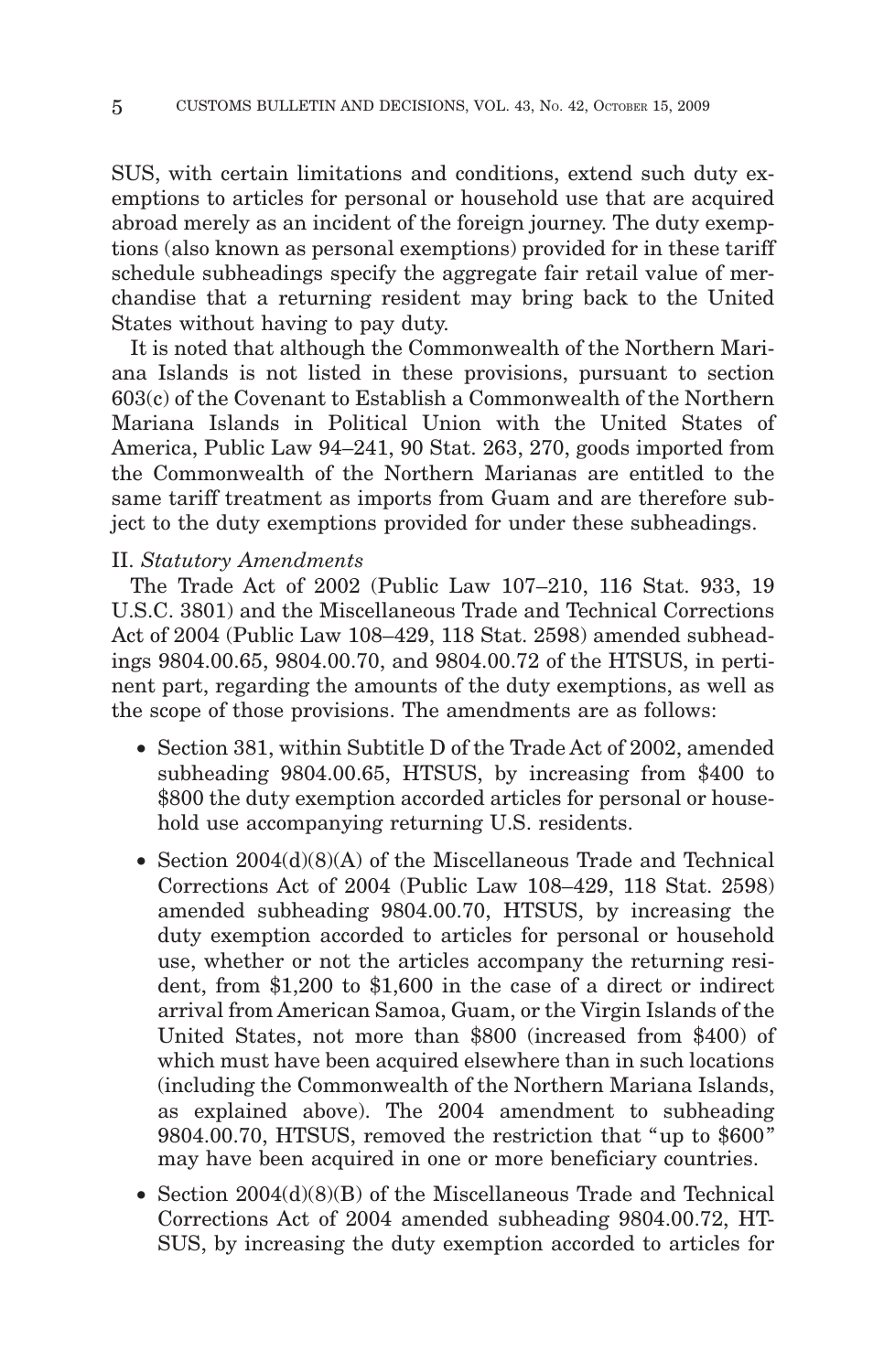personal or household use, whether or not accompanying the returning resident, from \$600 to \$800 in the case of a direct arrival from a beneficiary country of the Caribbean Basin Initiative or the Andean Trade Preference Program (*see* U.S. Note 4 to Chapter 98, HTSUS (19 U.S.C. 1202)), and removed the limitation that "not more than \$400 of that amount must have been acquired elsewhere than in beneficiary countries. "

#### III. *Technical Corrections to the Regulations*

Within part 148 of title 19 of the Code of Federal Regulations (19 CFR), several regulations pertain directly to or reference the duty exemptions set forth in the amended HTSUS subheadings. Technical corrections are necessary to the following regulations to conform them to the increased personal duty exemption amounts set forth in the current HTSUS: §§ 148.12; 148.17; 148.31; 148.32; 148.33; 148.34; 148.35; 148.36; 148.37; 148.38; 148.51; and 148.113.

Sections  $148.12(b)(1)(i)(B)$  and  $148.33(a)(2)$  and  $(d)(3)(ii)$  are also amended by removing the reference to " $\S$  10.191(b)(1) of this chapter" as the source for the definition of "beneficiary country " for purposes of these provisions, and replacing it with a reference to "U.S. Note 4 to Chapter 98 of the Harmonized Tariff Schedule of the United States. " This change is necessary because the definition set forth in 19 CFR 10.191(b)(1) is limited to those countries designated as beneficiary countries in accordance with section  $212(a)(1)(A)$  of the Caribbean Basin Economic Recovery Act (19 U.S.C. 2702(a)(1)(A)). The definition of "beneficiary country" was expanded in U.S. Note 4 to Chapter 98, HTSUS, to include products of countries designated as beneficiary countries for purposes of section 203 of the Andean Trade Preference Act (19 U.S.C. 3202). This document amends the regulations to reflect the correct, expanded definition set forth in the HT-SUS.

## **Inapplicability of Notice and Delayed Effective Date**

Because the technical corrections set forth in this document are necessary to conform part 148 of title 19 of the CFR to the amendments to the HTSUS effected by section 381 of the Trade Act of 2002 and section 2004(d)(8)(A) and (B) of the Miscellaneous Trade and Technical Corrections Act of 2004, pursuant to 5 U.S.C. 553(b)(B), CBP finds that good cause exists for dispensing with notice and public procedure as unnecessary. For this same reason, pursuant to 5 U.S.C. 553(d)(3), CBP finds that good cause exists for dispensing with the requirement for a delayed effective date.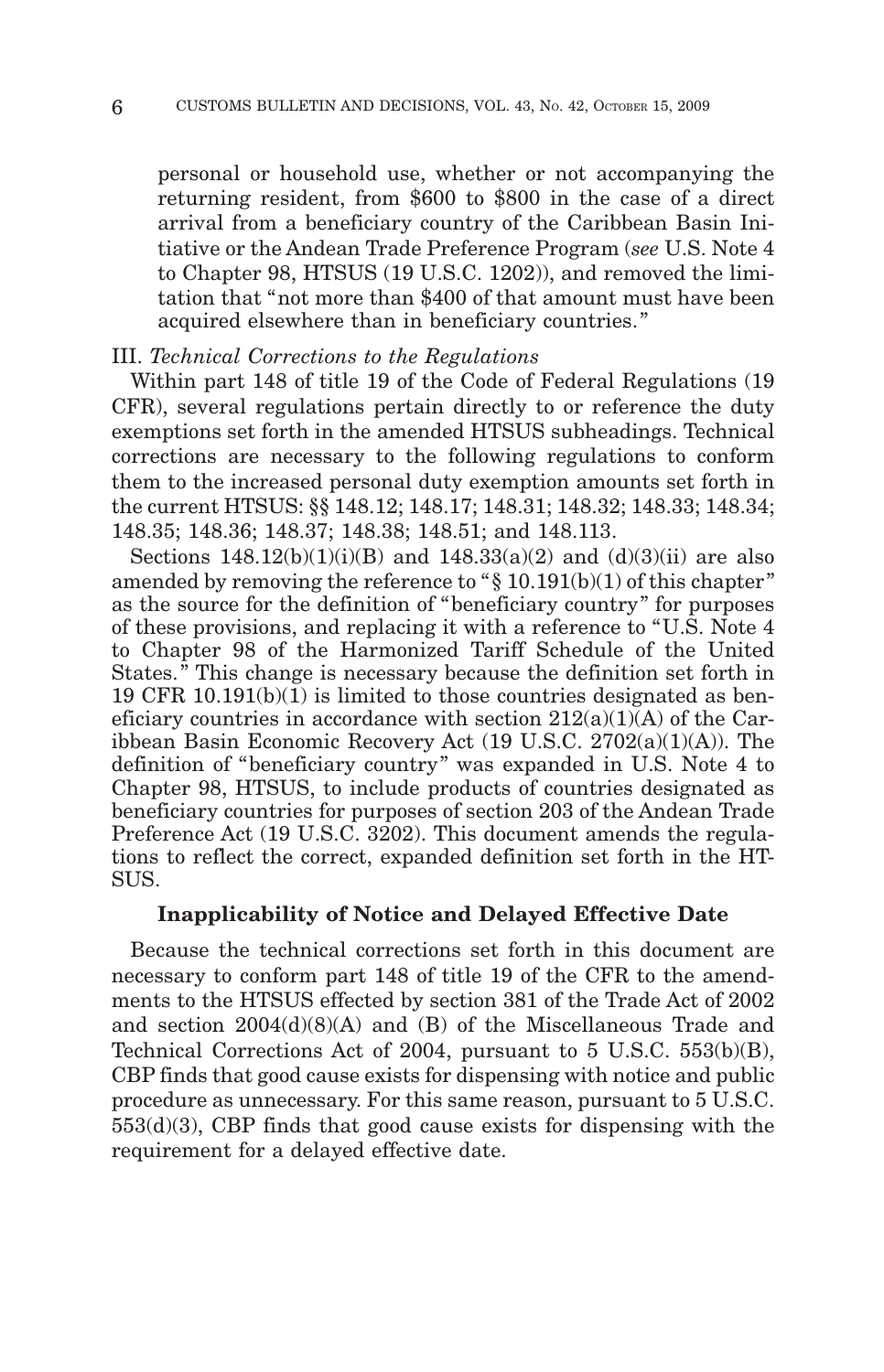# **The Regulatory Flexibility Act**

Because this document is not subject to the notice and public procedure requirements of 5 U.S.C. 553, it is not subject to the provisions of the Regulatory Flexibility Act (5 U.S.C. 601 *et seq.*).

# **Executive Order 12866**

As these amendments are technical corrections to the regulations to reflect statutory changes, these amendments do not meet the criteria for a "significant regulatory action " as specified in Executive Order 12866.

# **Signing Authority**

This document is being issued in accordance with 19 CFR  $0.1(a)(1)$ .

### **List of Subjects in 19 CFR Part 148**

Customs duties and inspection, Declarations, Reporting and record keeping requirements, Taxes.

## **Amendment to the Regulations**

For the reasons stated above, part 148 of title 19 of the Code of Federal Regulations (19 CFR part 148) is amended as set forth below.

## **Part 148 — Personal Declarations and Exemptions**

1. The authority citation for part 148 continues to read as follows:

**Authority:** 19 U.S.C. 66, 1496, 1498, 1624. The provisions of this part, except for subpart C, are also issued under 19 U.S.C. 1202 (General Note 3(i), Harmonized Tariff Schedule of the United States);

Section 148.21 also issued under 19 U.S.C. 1461, 1462.

Section 148.22 also issued under 19 U.S.C. 1629;

Sections 148.43, 148.51, 148.63, 148.64, 148.74 also issued under 19 U.S.C. 1321;

Section 148.87 also issued under 22 U.S.C. 288.

2. Section 148.11 is amended by removing the word "Customs " each place it appears and adding in its place the term "CBP ", and by removing the word "shall" and adding in its place the word "must".

3. In § 148.12:

a. Paragraph (a) is amended by removing the word "Customs " and adding in its place the term "CBP";

b. Paragraph  $(b)(1)(i)(A)$  is amended by removing "\$400" and adding in its place "\$800 ";

c. Paragraphs  $(b)(1)(i)(B)$  and  $(C)$  are revised; and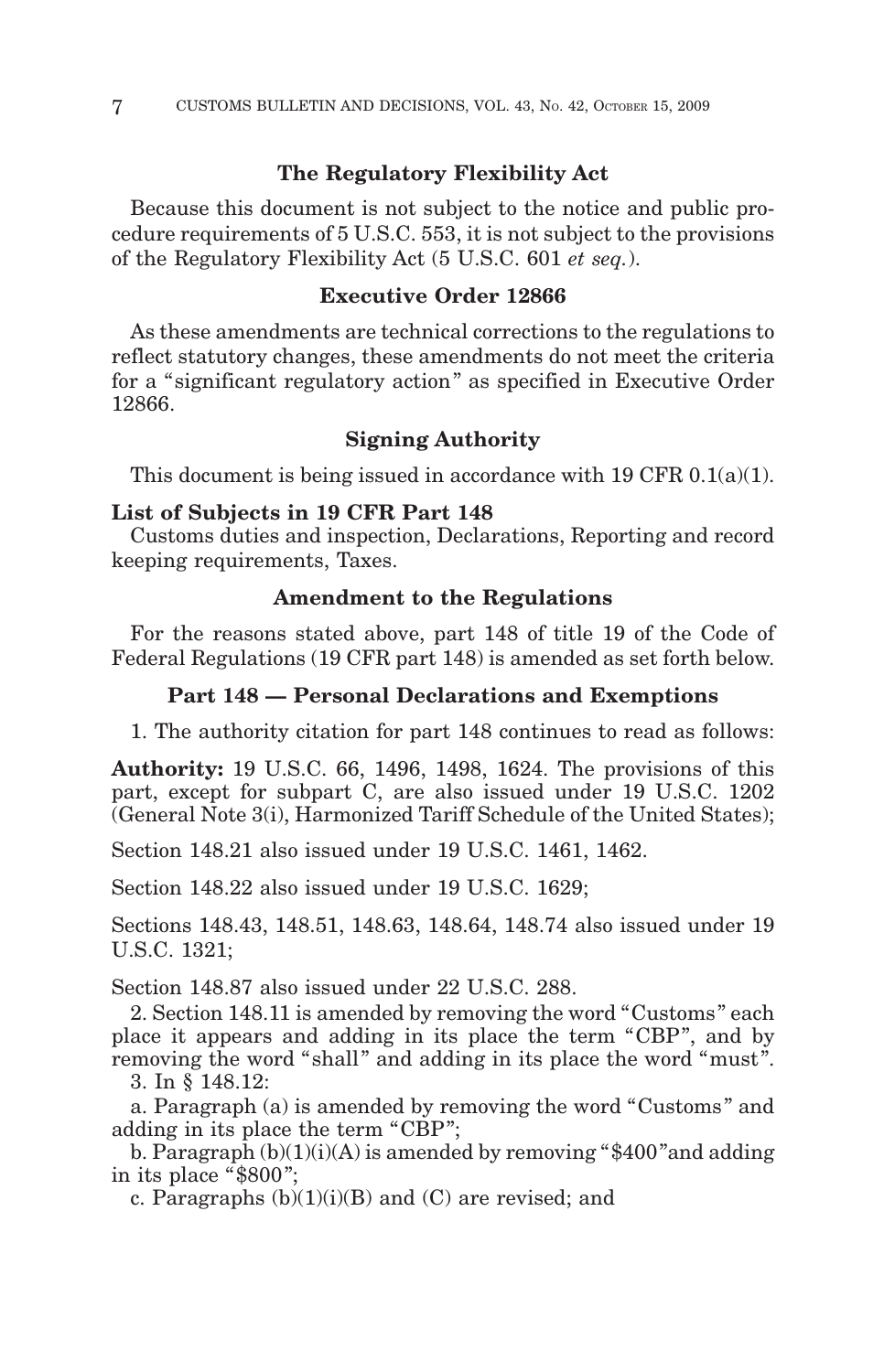d. Paragraph (c) is amended by removing the word "Customs " where it appears and adding in each place the term "CBP".

The revisions to  $\S$  148.12 read as follows.

# **§ 148.12 Oral declarations.**

$$
* * * * *\n(b) * * *\n(1) * * *\n(i) * * *\n(i) * * *\n(i) * * *
$$

(B) \$800 in the case of a direct arrival from a beneficiary country as defined in U.S. Note 4 to Chapter 98, Harmonized Tariff Schedule of the United States (19 U.S.C. 1202); or

(C) \$1,600 in the case of a direct or indirect arrival from American Samoa, Guam, the Commonwealth of the Northern Mariana Islands, or the Virgin Islands of the United States, not more than \$800 of which must have been acquired elsewhere than in such locations.

\*\*\*\*\*

4. In § 148.17:

a. Paragraph (a) is amended by removing the word "shall" wherever it appears and adding in each place the word "must ", and by removing the word "Customs" wherever it appears and adding in each place the term "CBP";

b. Paragraph (b) is amended by removing the word "Customs " wherever it appears and adding in each place the term "CBP", and by removing the language "\$400, \$600, or \$1,200" and adding in its place, "\$800 or \$1,600 "; and

c. Paragraph (c) is amended by removing the word "Customs " and adding in its place the term "CBP ", by removing the language "\$400, \$600, or \$1,200 " and adding in its place, "\$800 or \$1,600 ", and by removing the word "shall" and adding in its place the word "will".

5. Section 148.31(b) is amended by removing the language "\$400, \$600, or \$1,200" and adding in its place the language, "\$800 or  $$1,600"$ .

6. In §148.32:

a. Paragraph (a) is amended by removing the word "shall" and adding in its place the word "will";

b. Paragraph (b) is amended by removing the word "shall" wherever it appears and adding in each place the word "will", and by removing the word "Customs" wherever it appears and adding in each place the term "CBP";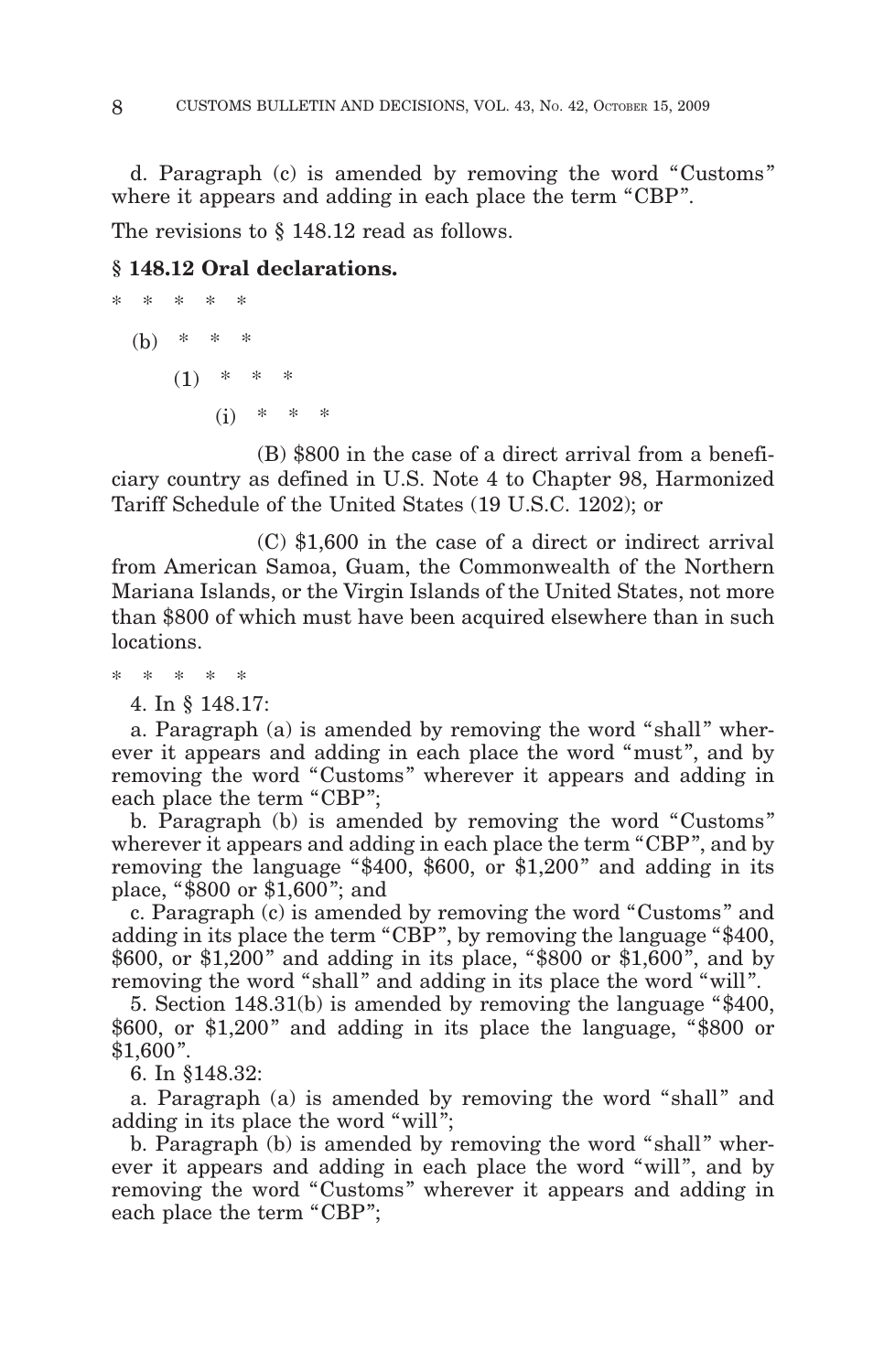c. Paragraph (c) is amended, in the second sentence, by removing the word "shall" and adding in its place the word "will" and, in the fourth sentence, by removing the word "shall " and adding in its place the word "must "; and

d. The introductory text to paragraph (d) is amended by removing the word "shall" and adding in its place the word "will" and, in paragraph  $(d)(2)$ , by removing the language "\$400, \$600, or \$1,200" and adding in its place the language, "\$800 or \$1,600 ".

7. In §148.33:

a. The introductory text to paragraph (a) is amended by removing the word "shall" and adding in its place the word "must";

b. Paragraph  $(a)(1)$  is amended by removing the language "\$400" and adding in its place the language, "\$800 ";

c. Paragraphs  $(a)(2)$  and  $(a)(3)$  are revised;

d. Paragraph (b) is amended by removing the language "\$400, \$600, or \$1,200 " and adding in its place the language, "\$800 or \$1,600 ", and by removing the word "shall" wherever it appears and adding in each place the word "will";

e. Paragraph  $(d)(2)$  is amended by removing the word "shall" and adding in its place the word "will ";

f. Paragraph  $(d)(3)(i)$  is amended by removing the words "1 liter of which shall have been" and adding in their place the words "1 liter of which was", and by removing the words "4 liters of which shall have been" and adding in their place the words "4 liters of which were";

g. Paragraph  $(d)(3)(ii)$  is amended by removing the words " $\S$  $10.191(b)(1)$  of this chapter" and adding in their place the language, "U.S. Note 4 to Chapter 98, Harmonized Tariff Schedule of the United States (19 U.S.C. 1202) "; and

h. Paragraph (f) is amended by removing the language "\$400, \$600, or  $$1,200"$  and adding in its place the language, " $$800$  or  $$1,600"$ , The revisions to  $\S$  148.33 read as follows:

**§ 148.33 Articles acquired abroad.**

 $(a) * * * *$ 

(2) \$800 in the case of a direct arrival from a beneficiary country, as defined in U.S. Note 4 to Chapter 98, Harmonized Tariff Schedule of the United States, whether or not the articles accompany the returning resident. Articles acquired elsewhere than in such beneficiary country that do not accompany the returning resident are not entitled to the duty exemption; or

(3) \$1,600 in the case of a direct or indirect arrival from American Samoa, Guam, the Commonwealth of the Northern Mariana Islands, or the Virgin Islands of the United States, whether or not the articles accompany the returning resident, not more than \$800 of which may have been acquired elsewhere than in such locations.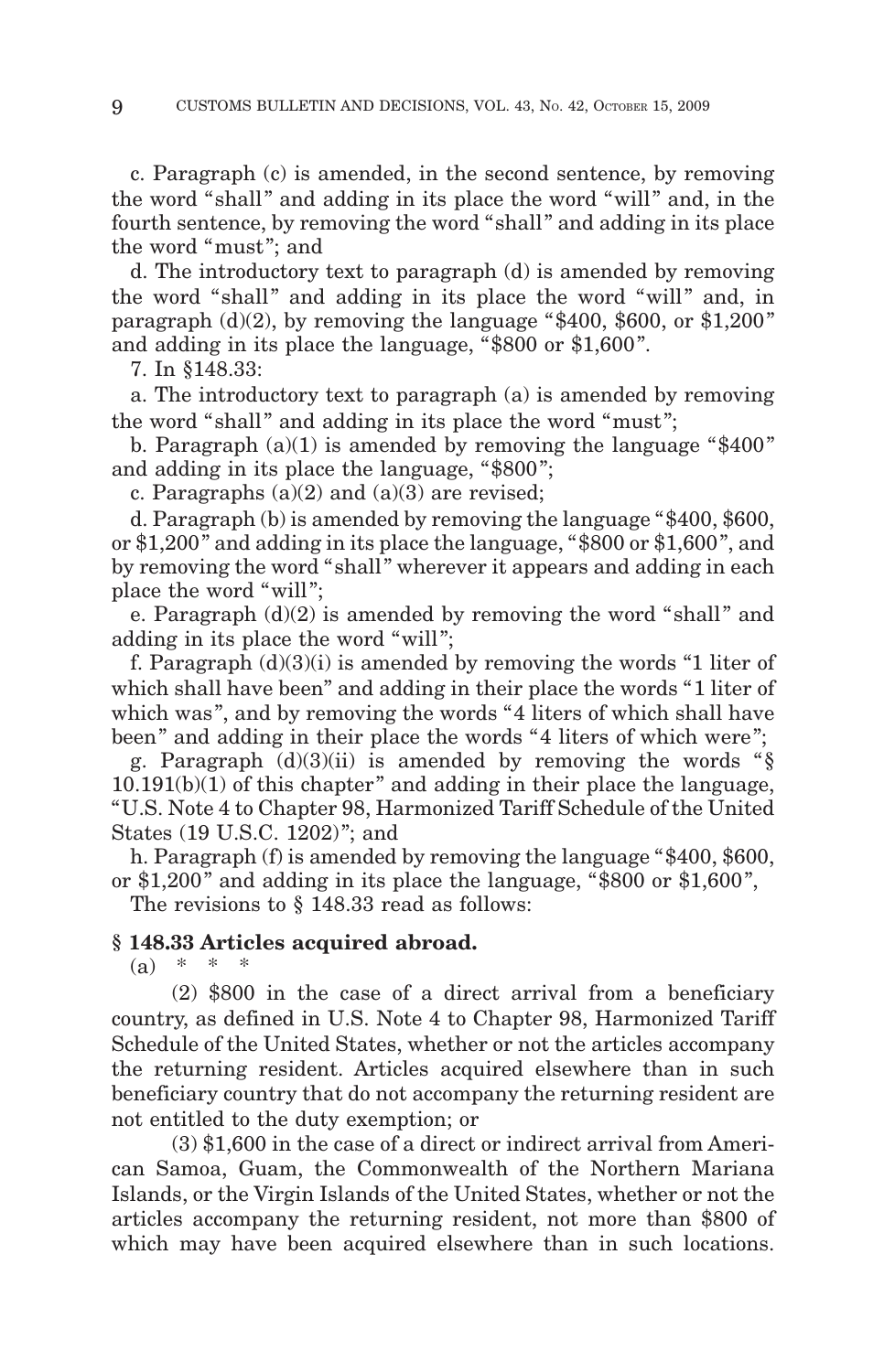Articles acquired elsewhere than in such insular possessions that do not accompany the returning resident are not entitled to the duty exemption.

8. In § 148.34:

a. Paragraph (a) is amended by removing the language "\$400, \$600, or \$1,200" wherever it appears and adding in each place the language, "\$800 or \$1,600 ", and by removing the word "shall " where is appears and adding in each place the word "will "; and

b. The introductory text to paragraph (b) is amended by removing the words "shall include" and adding in their place the word "includes ".

9. In § 148.35:

a. The heading text to paragraph (a) is revised to read, "Requirements for allowance of \$800 or \$1,600 exemption.";

b. Paragraph (a) is amended, in the first sentence, by removing the language "\$400, \$600, or \$1,200 " and adding in its place the language "\$800 or \$1,600 " and by removing the word "shall " and adding in its place the word "will" and, in the second sentence, by removing the reference to "\$400" and adding in its place "\$800".

c. The heading text to paragraph (b) is revised to read, "Not required for allowance of \$1,600 exemption on return from the Virgin Islands ".;

d. Paragraph (b) is amended by removing the reference to "\$1,200 " and adding in its place "\$1,600 "; and

e. Paragraph (c) is amended by removing the word "shall" and adding in its place the word "will".

10. In § 148.36:

a. Paragraph (a) is amended by removing the language "\$400, \$600, or \$1,200 " wherever it appears and adding in each place the language "\$800 or \$1,600", and by removing the word "shall" wherever it appears and adding in each place the word "will "; and

b. Paragraph (b) is amended by removing the word "shall" and adding in its place the word "will", and by removing the language "\$400, \$600, or \$1,200" and adding in its place the language "\$800 or  $$1,600"$ .

11. In § 148.37:

a. Paragraph (a) is amended by removing the language "\$400, \$600, or  $$1,200"$  and adding in its place the language, " $$800$  or  $$1,600"$ , by removing the word "shall" and adding in its place the word "will" and, in the last sentence, by removing the words "Customs matters " and adding in their place the words "customs matters " and by removing the words "Customs supervision" and adding in their place the words "CBP supervision ";

b. Paragraph (b) is amended, in the first sentence, by removing the language " $$400, $600, or $1,200"$  and adding in its place the language, "\$800 or \$1,600 ", by removing the word "shall " and adding its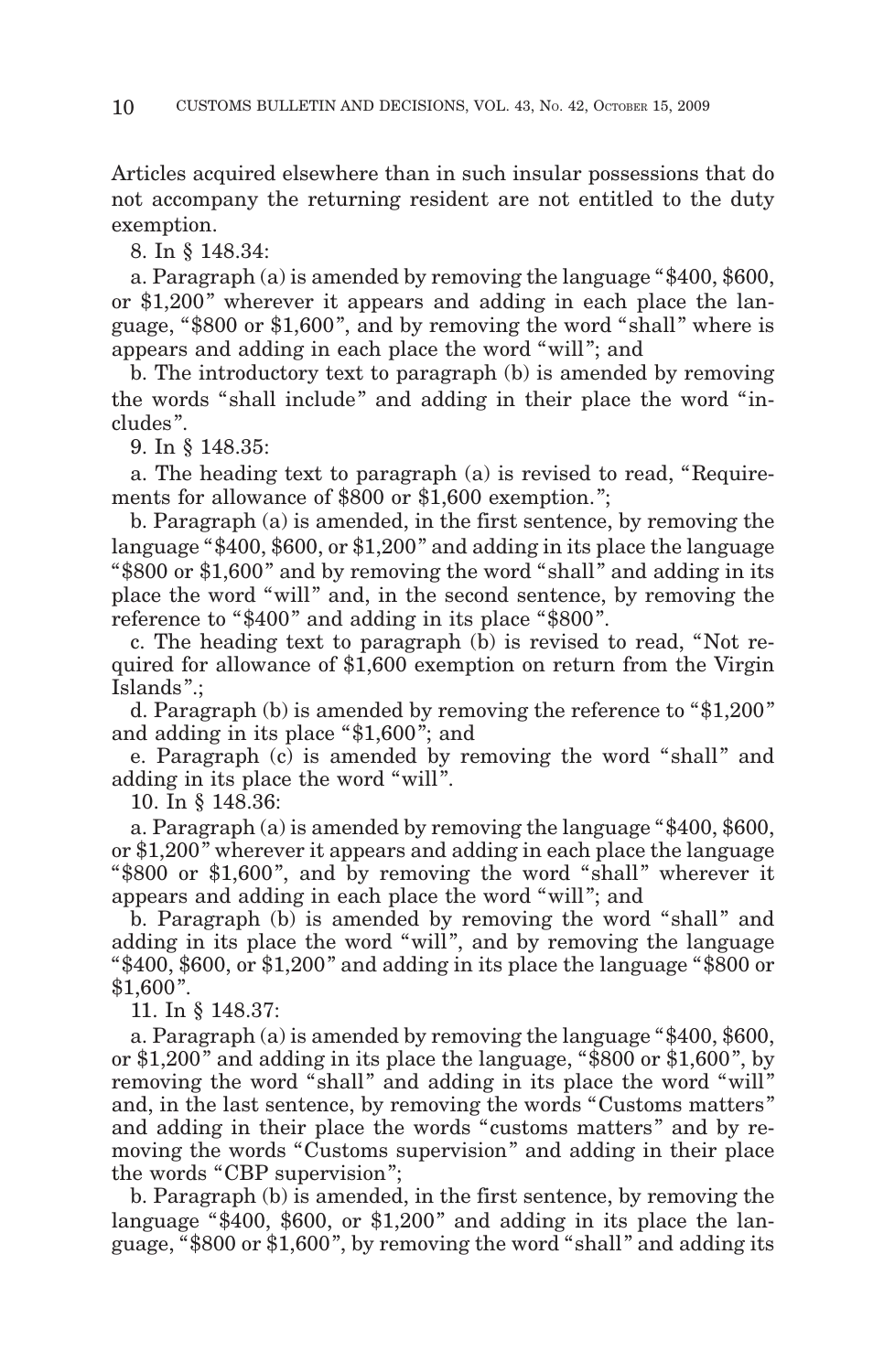place the word "must", and by removing the word "Customs" each place it appears and adding the term "CBP "; and, in the second sentence, by removing the word "shall" and adding in its place the word "will", and by removing the word "Customs" and adding in its place the term "CBP"; and

c. Paragraph (c) is amended by removing the language "\$400, \$600, or \$1,200" wherever it appears and adding in each place the language, "\$800 or \$1,600 ", by removing the word "Customs " wherever it appears and adding in each place the term "CBP ", and by removing the word "shall" wherever it appears and adding in each place the word "will".

12. Section 148.38 is amended by removing the language "\$400,  $$600$ , or  $$1,200"$  and adding in its place the language, " $$800$  or  $$1,600"$ .

13. In § 148.51:

a. Paragraph  $(a)(2)$  is amended by removing the language "\$400,  $$600$ , or  $$1,200"$  and adding in its place the language, " $$800$  or \$1,600 "; and

b. The introductory text to paragraph (b), and paragraph (b)(2), are amended by removing the word "shall" wherever it appears and adding in each place the word "will ".

14. In  $\S$  148.113(a): the number " $\S$ 1,200" is removed and the number "\$1,600 " is added in its place; the word "shall " is removed wherever it appears and the word "must" is added in each place, and; the word "Customs " is removed wherever it appears and the term "CBP " is added in each place.

> JAYSON P. AHERN *Acting Commissioner U.S. Customs and Border Protection*

Dated: September 21, 2009

TIMOTHY E. SKUD *Deputy Assistant Secretary of the Treasury* U.S. Customs<br>
P<br>
TIMe<br>
puty Assistant<br>
Register, Septemb<br>
TION COLLE

[Published in the Federal Register, September 25, 2009 (74 FR 48853)]

# **AGENCY INFORMATION COLLECTION ACTIVITIES: Administrative Rulings**

**AGENCY:** U.S. Customs and Border Protection (CBP), Department of Homeland Security

**ACTION:** 60-Day Notice and request for comments; Extension of an existing collection of information: 1651–0085.

**SUMMARY:** As part of its continuing effort to reduce paperwork and respondent burden, CBP invites the general public and other Federal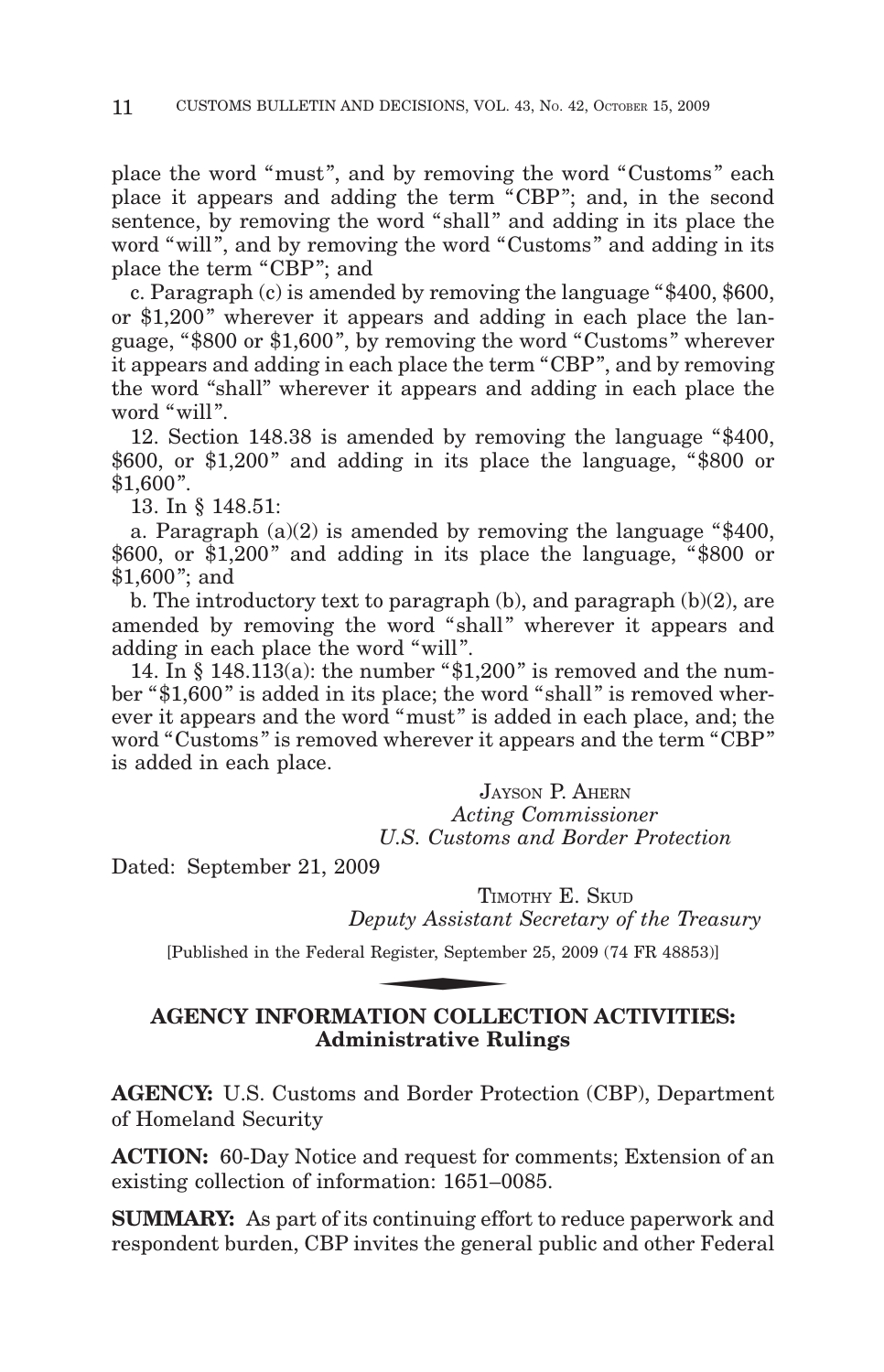agencies to comment on an information collection requirement concerning Administrative Rulings. This request for comment is being made pursuant to the Paperwork Reduction Act of 1995 (Public Law 104–13; 44 U.S.C. 3505(c)(2)).

**DATES:** Written comments should be received on or before November 27, 2009, to be assured of consideration.

**ADDRESSES:** Direct all written comments to U.S. Customs and Border Protection, Attn: Tracey Denning, Office of Regulations and Rulings, 799 9th Street, NW, 7th Floor, Washington, DC. 20229–1177.

**FOR FURTHER INFORMATION CONTACT:** Requests for additional information should be directed to Tracey Denning, U.S. Customs and Border Protection, Office of Regulations and Rulings, 799 9th Street, NW, 7th Floor, Washington, DC. 20229–1177, at 202–325–0265.

**SUPPLEMENTARY INFORMATION:** CBP invites the general public and other Federal agencies to comment on proposed and/or continuing information collections pursuant to the Paperwork Reduction Act of 1995 (Public Law 104–13; 44 U.S.C. 3505(c)(2)). The comments should address: (a) whether the collection of information is necessary for the proper performance of the functions of the agency, including whether the information shall have practical utility; (b) the accuracy of the agency's estimates of the burden of the collection of information; (c) ways to enhance the quality, utility, and clarity of the information to be collected; (d) ways to minimize the burden including the use of automated collection techniques or the use of other forms of information technology; and (e) the annual costs burden to respondents or record keepers from the collection of information (a total capital/startup costs and operations and maintenance costs). The comments that are submitted will be summarized and included in the CBP request for Office of Management and Budget (OMB) approval. All comments will become a matter of public record. In this document CBP is soliciting comments concerning the following information collection:

**Title:** Administrative Rulings

**OMB Number:** 1651–0085

**Form Number:** None

**Abstract:** The collection of information in 19 CFR Part 177 is necessary in order to enable Customs and Border Protection (CBP) to respond to requests by importers and other interested